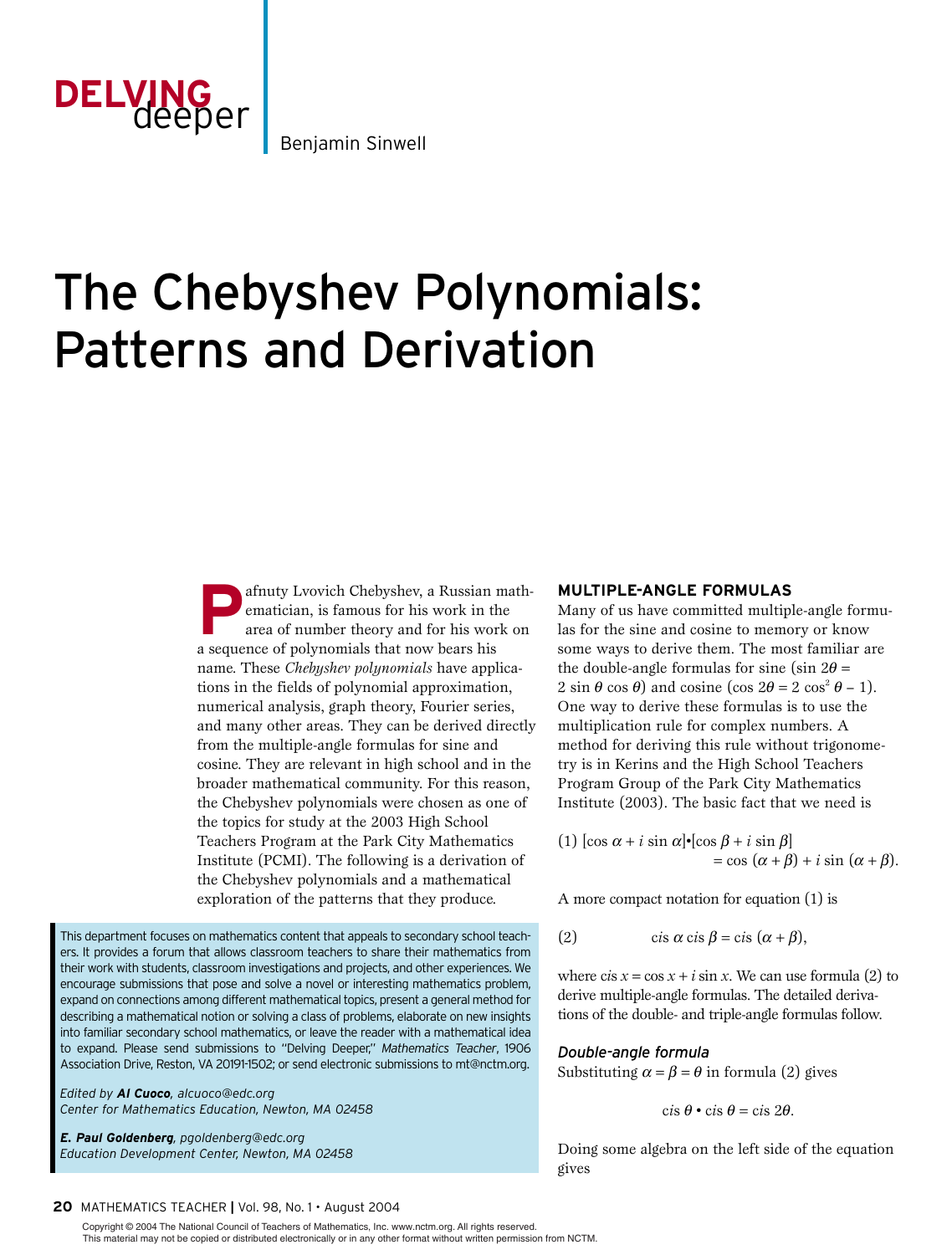$(\cos^2 \theta - \sin^2 \theta) + 2i \sin \theta \cos \theta = \cos 2\theta + i \sin 2\theta$ .

Substituting  $\sin^2 \theta = 1 - \cos^2 \theta$  (from the Pythagorean identity  $\sin^2 \theta + \cos^2 \theta = 1$ ) gives

$$
2\cos^2\theta - 1 + i(2\sin\theta\cos\theta) = \cos 2\theta + i\sin 2\theta.
$$

Separating the real part from the imaginary part gives the double-angle formulas,

$$
\cos 2\theta = 2 \cos^2 \theta - 1
$$

and

$$
\sin 2\theta = 2 \sin \theta \cos \theta.
$$

#### *Triple-angle formula*

Substituting  $\alpha = 2\theta$  and  $\beta = \theta$  into equation (2) gives

$$
\text{cis } 2\theta \bullet \text{cis } \theta = \text{cis } 3\theta.
$$

Substituting the double-angle formulas for cis  $2\theta$ and doing some algebra give

$$
2 \cos^{3} \theta - \cos \theta - 2 \sin^{2} \theta \cos \theta
$$
  
+ 
$$
2i \sin \theta \cos^{2} \theta + 2 \sin \theta i \cos^{2} \theta - i \sin \theta
$$
  
= 
$$
\cos 3\theta + i \sin 3\theta.
$$

Just as in the derivation of the double-angle formula, we can substitute  $\sin^2 \theta = 1 - \cos^2 \theta$  to get

 $4 \cos^3 \theta - 3 \cos \theta + (4 \sin \theta \cos^2 \theta - \sin \theta)i$  $=$  cos  $3\theta + i \sin 3\theta$ .

We now have the triple-angle formulas for cosine and sine:

$$
\cos 3\theta = 4\cos^3 \theta - 3\cos \theta
$$

and

$$
\sin 3\theta = 4 \sin \theta \cos^2 \theta - \sin \theta
$$

#### *Multiple-angle formulas*

By following steps similar to the ones for the doubleangle formula and the triple-angle formula, we can obtain all the multiple-angle formulas for sine and cosine. We next focus on the polynomials formed from the multiple-angle formulas for cosine. The first few multiple-angle formulas for the cosine are  $\cos 0\theta = 1$ 

 $\cos 1\theta = \cos \theta$  $\cos 2\theta = 2 \cos^2 \theta - 1$  $\cos 3\theta = 4 \cos^3 \theta - 3 \cos \theta$  $\cos 4\theta = 8 \cos^4 \theta - 8 \cos^2 \theta + 1$  $\cos 5\theta = 16 \cos^5 \theta - 20 \cos^3 \theta + 5 \cos \theta$  $\cos 6\theta = 32 \cos^6 \theta - 48 \cos^4 \theta + 18 \cos^2 \theta - 1.$ 

If we look at how we might proceed from the formula for  $\cos (k-1)\theta$  to that for  $\cos k\theta$ , it seems that we need to multiply the formula for  $\cos (k-1)\theta$  by 2 cos  $\theta$  and subtract a little bit. In fact, the little bit that we need to subtract is  $\cos (k-2)\theta$ . For example,

 $\cos 2\theta = 2 \cos^2 \theta - 1$  $= 2 \cos \theta (\cos \theta) - 1$  $= 2 \cos \theta$  (cos 1 $\theta$ ) – cos (0 $\theta$ ).

Another example is

 $\cos 4\theta$ 

$$
= 8 \cos^{4} \theta - 8 \cos^{2} \theta + 1
$$
  
= 2 \cos \theta (4 \cos^{3} \theta - 3 \cos \theta) - (2 \cos^{2} \theta - 1)  
= 2 \cos \theta ( \cos 3\theta ) - \cos 2\theta.

Perhaps we now have a recursive method by which we can make multiple-angle formulas:

Let

$$
t_k(x) = \begin{cases} 1 & \text{if } k = 0\\ x & \text{if } k = 1\\ 2 \cdot x \cdot t_{k-1}(x) - t_{k-2}(x) & \text{if } k > 1 \end{cases}
$$

When  $x = \cos \theta$ , we claim that  $t_k(\cos \theta) =$ cos *k*q*.* The proof, using DeMoivre's theorem, is given in the next section. The following is a list of the first few  $t_k(x)$ :

 $t_0(x) = 1$  $t_1(x) = x$  $t_2(x) = 2x^2 - 1$  $t_3(x) = 4x^3 - 3x$  $t_4(x) = 8x^4 - 8x^2 + 1$  $t_5(x) = 16x^5 - 20x^3 + 5x$  $t_6(x) = 32x^6 - 48x^4 + 18x^2 - 1$  $t_7(x) = 64x^7 - 112x^5 + 56x^3 - 7x$ 

These polynomials are formally known as the *Chebyshev polynomials of the first kind;* in this article, we call them the *Chebyshev polynomials*.

### **SKETCH OF A PROOF**

DeMoivre's theorem implies that  $(\cos \theta + i \sin \theta)^k =$  $\cos k\theta + i \sin k\theta$ . This result offers us a tool that we

Chebyshev polynomials have applications in many areas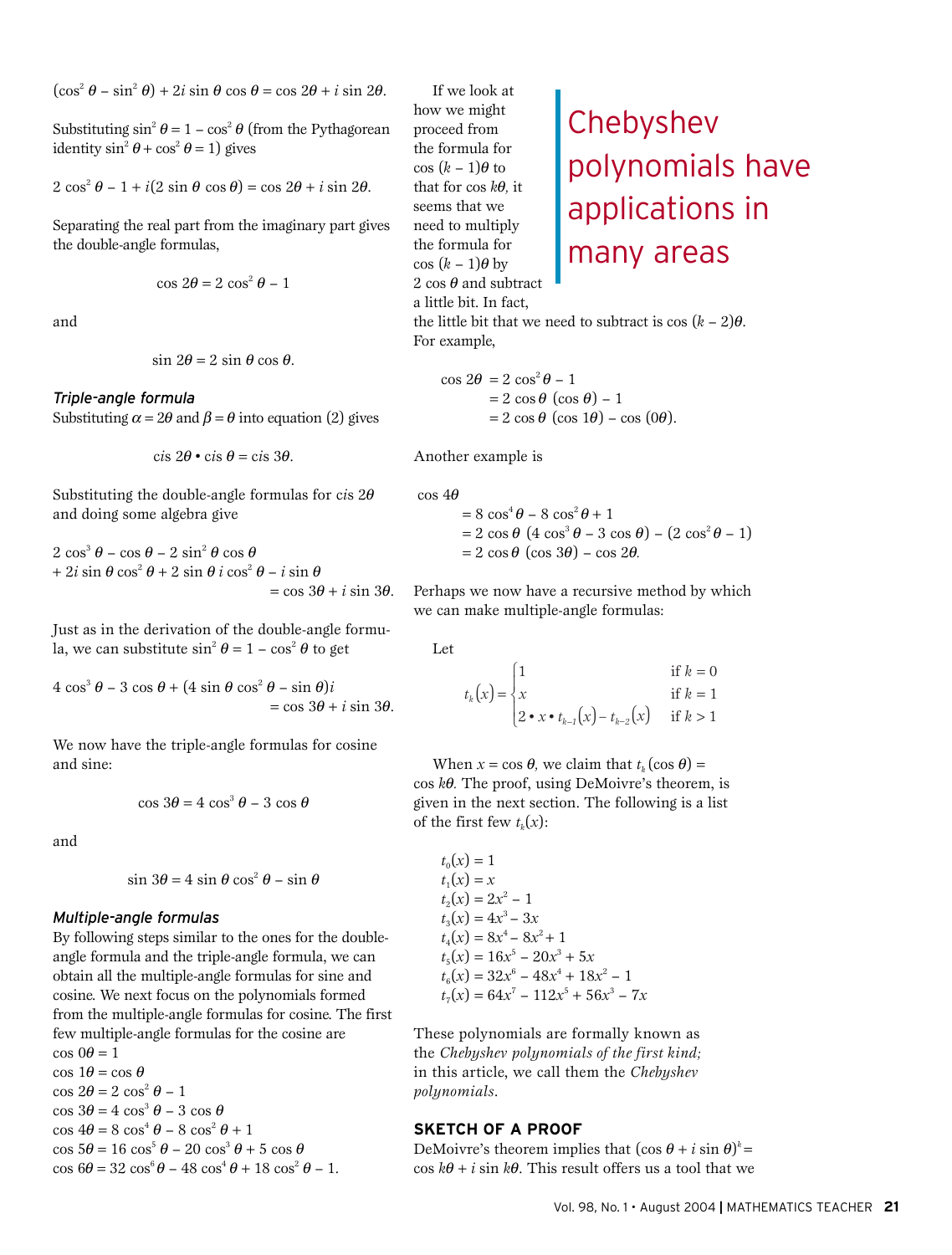can use to prove that  $t_k(\cos\theta) = \cos k\theta$ . We start with the following algebraic identity:

$$
(3) \alpha^k + \beta^k = (\alpha + \beta)(\alpha^{k-1} + \beta^{k-1}) - \alpha\beta(\alpha^{k-2} + \beta^{k-2})
$$

Next, we let  $\alpha = \cos \theta + i \sin \theta$  and let  $\beta = \cos \theta$  – *i* sin  $\theta$ , the complex conjugate of  $\alpha$ . Then  $\alpha\beta = 1$  and  $\alpha + \beta = 2 \cos \theta$ . Substituting these values into equation (3) gives

(4) 
$$
\alpha^{k} + \beta^{k} = 2 \cos \theta (\alpha^{k-1} + \beta^{k-1}) - (\alpha^{k-2} + \beta^{k-2}).
$$

We use DeMoivre's theorem, the facts that the sine is an odd function and that the cosine is an even function, and substitution to get

$$
(\cos k\theta + i \sin k\theta) + (\cos k\theta - i \sin k\theta)
$$
  
= 2 cos  $\theta$  ((cos  $(k - 1)\theta + i \sin (k - 1)\theta)$ )  
+ (cos  $(k - 1)\theta - i \sin (k - 1)\theta)$ )  
- (cos  $(k - 2)\theta + i \sin (k - 2)\theta$ )  
- (cos  $(k - 2)\theta - i \sin (k - 2)\theta$ ).

By simplifying and dividing both sides of the equation by 2, we get  $\cos k\theta = 2 \cos \theta (\cos(k-1)\theta)$  –  $\cos(k-2)\theta$ .



**Fig. 1** The graphs of the first four Chebyshev polynomials



**Fig. 2** The graphs of the second four Chebyshev polynomials

So cos  $k\theta$  satifies the same recursion as  $t_k(x)$ , and it follows by induction on *k* that  $t_k(\cos \theta) = \cos k\theta$ .

One way to generate the Chebyshev polynomials on a computer algebra system (CAS) is to use the Pythagorean identity. If  $x = \cos \theta$ , then  $\sin \theta = \sqrt{1 - x^2}$ .  $1 - x^2$ .  $\frac{1}{x}$   $\frac{1}{y}$  independent identity. If  $x = \cos \theta$ , then  $\sin \theta = -x^2$ .<br>Substituting  $\sqrt{1-x^2}$  for sin  $\theta$  and *x* for cos  $\theta$  into

 $cis \theta$  gives

(5) 
$$
x + i\sqrt{1 - x^2}
$$
.

When identity (3) is raised to the *k*th power, the real part yields the *k*th Chebyshev polynomial. Expression (5) can be quickly expanded with a CAS.

## **PATTERNS IN THE GRAPHS**

When graphed, the Chebyshev polynomials produce some interesting patterns. **Figure 1** shows the first four Chebyshev polynomials, and **figure 2** shows the next four.

The following patterns can be discerned by analyzing these graphs. Even-numbered Chebyshev polynomials yield even functions whose graphs have reflective symmetry across the *y*-axis. Oddnumbered Chebyshev polynomials yield odd functions whose graphs have 180-degree rotational symmetry around the origin. The proofs of these symmetries follow by induction from the way that the polynomials are generated. All the zeros for Chebyshev polynomials are between –1 and 1. In fact, because  $t_k(\cos \theta) = \cos k\theta$ , the zeros of the *k*th Chebyshev polynomial are of the form  $\cos \theta$ , where  $\cos k\theta = 0$ . Since the cosine is 0 at odd multiples of  $\pi/2$ , the zeros of  $t_k(x)$  are of the form

$$
\cos\left(\frac{(2q-1)\cdot\frac{\pi}{2}}{k}\right),\,
$$

where  $1 \leq q \leq 2k - 1$ . A detailed derivation of this "perfect example of where form and function come together for polynomials" can be found in *Mathematical Connections* (Cuoco forthcoming).

## **PATTERNS IN A TABLE**

By using the list of Chebyshev polynomials given previously, we can look for patterns in the coefficients. We define the integers  $t(k, j)$  with the sequence shown in **figure 3.**

In general, the *t*(*k, j*) are defined by

$$
t_k\big(x\big)=\sum_{j=0}^{\left\lfloor\frac{k}{2}\right\rfloor}t\big(k,j\big)x^{k-2j}\;,
$$

 $\left\lfloor \frac{k}{2} \right\rfloor$ *k* 2

where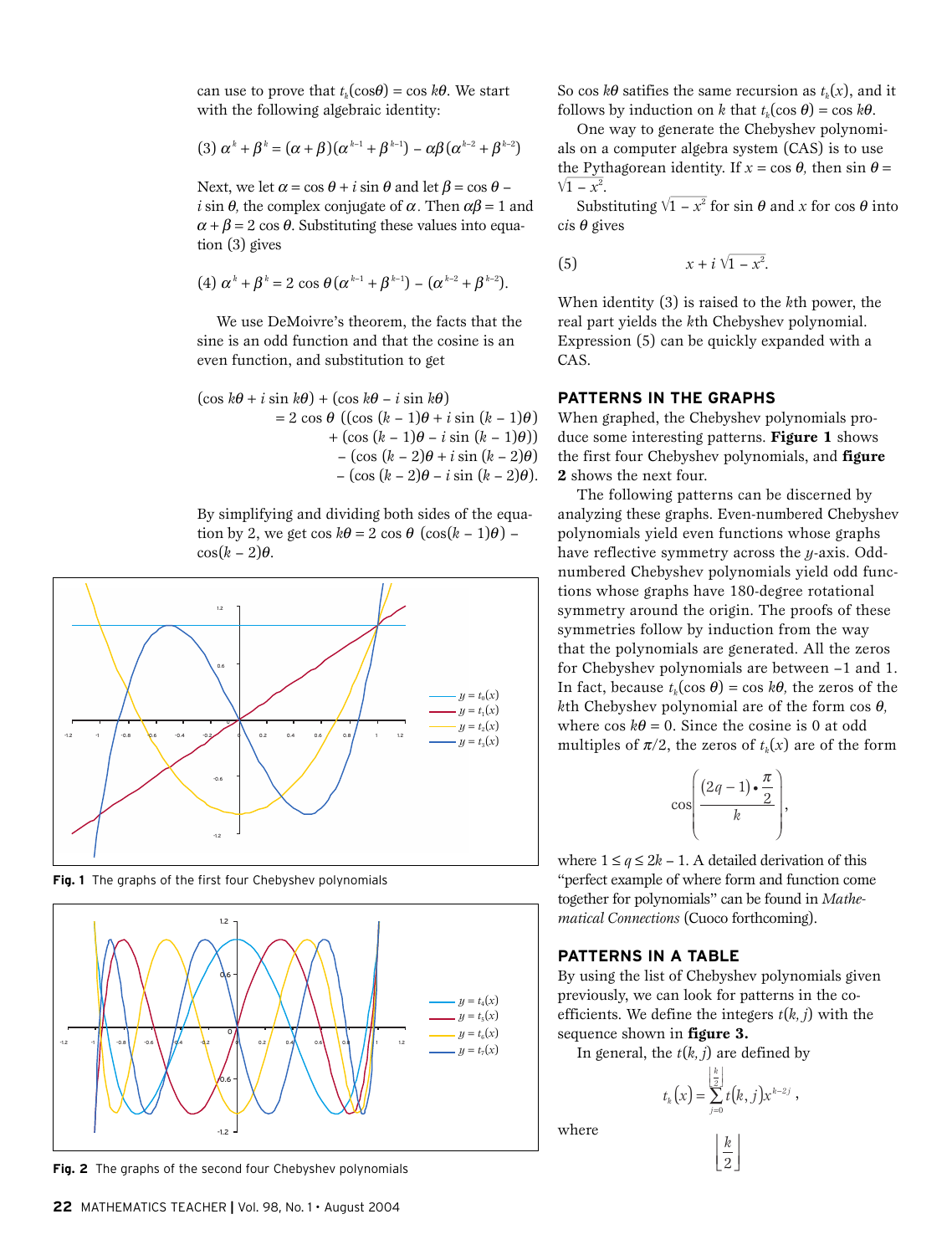is the greatest integer less than or equal to *k*/2. **Table 1** shows the first few  $t(k, j)$ .

Many patterns exist throughout **table 1,** both within and between the columns and rows. One pattern is that any coefficient seems to be the sum of all the numbers above it minus the sum of all the numbers diagonally up and to the left of it. For example, to get  $t(8, 2)$ , the third coefficient of the eighth Chebyshev polynomial, we add the numbers in red; and from that sum, we subtract the sum of the numbers in dark blue (not including column *k,* which is just there to keep track of the row). Since each cell in the table seems to obey this rule, we can see that some "serious" recursion is going on. Many other patterns can be found in the table. We focus on finding functions that fit each column.

#### **A GENERAL (SUMMATION) FORMULA**

If we look at our Chebyshev coefficients, we see that the sign alternates across any row, so we can factor out (–1)*<sup>j</sup>* from each coefficient. If we look some more, we see that odd powers of 2 can be factored from each coefficient. If we look at the  $k = 6$  row in **table 1,** we see the values shown in **figure 4.**

We can factor out a  $2^5$  from  $t(6, 0)$ , a  $2^3$  from  $t(6, 1)$ , and a  $2<sup>1</sup>$  from  $t(6, 2)$ .

To complete the pattern of odd exponents, we factor out a  $2^{-1}$  from  $t(6, 3)$ , as shown in **figure 5.** 

In general,  $2^{k-(2j+1)}$  can be factored from each coefficient. The reason can be seen in the recursion, where each term  $(k \ge 2)$  is multiplied by 2. So we can write

$$
t_k(x) = \sum_{j=0}^{\left\lfloor \frac{k}{2} \right\rfloor} (-1)^j 2^{k - (2j+1)} a(k,j) x^{k-2j}.
$$

**Table 2** lists the general form of the factors of –1 and the powers of 2 for the first five coefficients  $(j = 0 \text{ to } j = 4)$  and for the *j*th coefficent of the *k*th Chebyshev polynomial.

**Table 3** shows what is left after factoring out  $(-1)^j$  and  $2^{k-(2j+1)}$  from  $t(k, j)$ .

The relatively simple polynomials (in terms of *k*), shown in **table 4,** fit the nonzero elements of each column in **table 3** with the exception of *t*(0, 0). We discuss the exception a little later.

The polynomials in **table 4** were obtained by using Newton's difference formula, a topic discussed in Cuoco (2003). These polynomials fit the nonzero data in each column. The tricky part here is writing a general term for the polynomials. With some effort, much experimenting, and some help from the CAS, we see that

$$
a(k, j) = \frac{\binom{2j}{j}\binom{k}{2j}}{\binom{k-1}{j}}
$$

$$
t_0(x) = 1 = t(0, 0)x^0
$$
  
\n
$$
t_1(x) = x = t(1, 0)x^1
$$
  
\n
$$
t_2(x) = 2x^2 - 1 = t(2, 0)x^2 + t(2, 1)x^0
$$
  
\n
$$
t_3(x) = 4x^3 - 3x = t(3, 0)x^3 + t(3, 1)x
$$
  
\n
$$
t_4(x) = 8x^4 - 8x^2 + 1 = t(4, 0)x^4 + t(4, 1)x^2 + t(4, 2)x^0
$$
  
\n
$$
t_5(x) = 16x^5 - 20x^3 + 5x = t(5, 0)x^5 + t(5, 1)x^3 + t(5, 2)x
$$
  
\n
$$
t_6(x) = 32x^6 - 48x^4 + 18x^2 - 1 = t(6, 0)x^6 + t(6, 1)x^4 + t(6, 2)x^2 + t(6, 3)x^0
$$
  
\n
$$
t_7(x) = 64x^7 - 112x^5 + 56x^3 - 7x = t(7, 0)x^7 + t(7, 1)x^5 + t(7, 2)x^3 + t(7, 3)x
$$

**Fig. 3** Looking for patterns in the coefficients of the Chebyshev polynomials

| <b>TABLE 1</b>   |                |              |         |         |         |                                                                     |  |
|------------------|----------------|--------------|---------|---------|---------|---------------------------------------------------------------------|--|
|                  |                |              |         |         |         | The First Five Coefficients for the First Ten Chebyshev Polynomials |  |
| $\boldsymbol{k}$ | t(k, 0)        | t(k, 1)      | t(k, 2) | t(k, 3) | t(k, 4) | t(k, 5)                                                             |  |
| $\Omega$         |                | $\mathbf{0}$ |         |         |         |                                                                     |  |
|                  |                |              |         |         |         |                                                                     |  |
| $\overline{2}$   | $\overline{2}$ | $-1$         |         |         |         |                                                                     |  |
| 3                | $\overline{4}$ | $-3$         |         |         |         |                                                                     |  |
| $\overline{4}$   | 8              | $-8$         |         |         |         |                                                                     |  |
| 5                | 16             | $-20$        | 5       |         |         |                                                                     |  |
| 6                | 32             | $-48$        | 18      | $-1$    |         |                                                                     |  |
| 7                | 64             | $-112$       | 56      | $-7$    |         |                                                                     |  |
| 8                | 128            | $-256$       | 160     | $-32$   |         |                                                                     |  |
| 9                | 256            | $-576$       | 432     | $-120$  | 9       |                                                                     |  |
| 10               | 512            | $-1280$      | 1120    | $-400$  | 50      |                                                                     |  |

| $\boldsymbol{k}$ | t(k, 0)           | t(k, 1) | t(k, 2) | t(k, 3)         | t(k, 4) | t(k, 5) |
|------------------|-------------------|---------|---------|-----------------|---------|---------|
|                  |                   | ٠       | ٠       |                 |         |         |
|                  | $\sim$ 100 $\sim$ | $\cdot$ | $\cdot$ | $\cdot$ $\cdot$ |         |         |
|                  |                   |         |         |                 |         |         |
| 6                | 32                | $-48$   | 18      |                 |         |         |
|                  |                   |         |         |                 |         |         |

| <b>Fig. 4</b> The $k = 6$ row of table 1 |  |  |  |  |  |  |
|------------------------------------------|--|--|--|--|--|--|
|------------------------------------------|--|--|--|--|--|--|

| $\begin{array}{\begin{array}{\small \end{array}}$ k | t(k, 0) | t(k, 1)                                                           | t(k, 2) | t(k, 3) | t(k, 4) | t(k, 5) |
|-----------------------------------------------------|---------|-------------------------------------------------------------------|---------|---------|---------|---------|
|                                                     |         |                                                                   |         |         |         |         |
|                                                     |         |                                                                   |         |         |         |         |
| - 6                                                 |         | $2^5 \cdot 1$ $2^3 \cdot (-16)$ $2^1 \cdot 9$ $2^{-1} \cdot (-2)$ |         |         |         |         |

**Fig. 5** Factoring odd powers of 2 from the *k* = 6 row of table 1

when 
$$
0 \le j \le \left\lfloor \frac{k}{2} \right\rfloor
$$
.

For example, when  $j = 3$ , we get

$$
a(k, 3) = \frac{{\binom{6}{3}\binom{k}{6}}}{{\binom{k-1}{3}}} = \frac{k(k-4)(k-5)}{3!}.
$$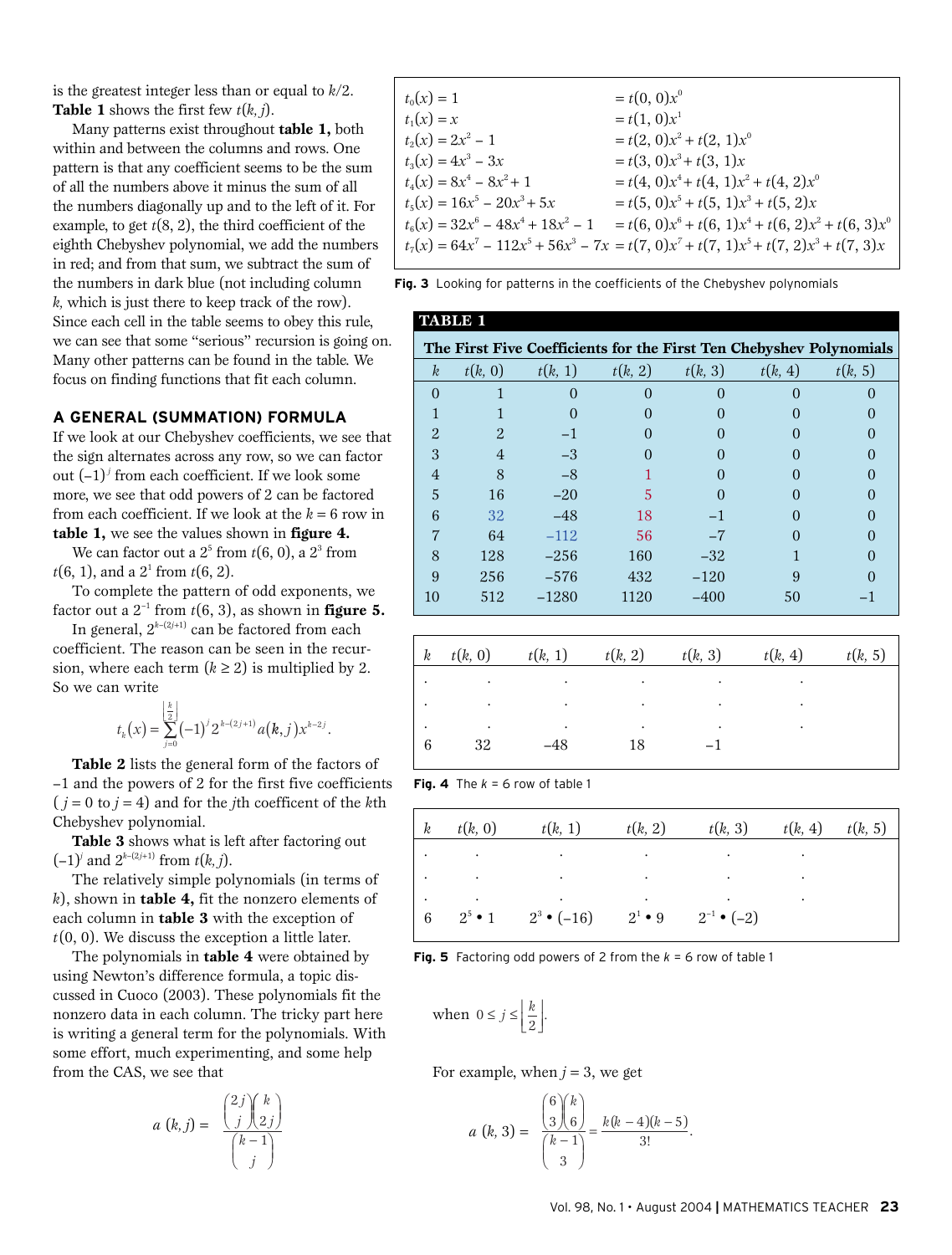Since we know how to obtain each term for a given Chebyshev polynomial, we can write them in summation notation. The formula is (again, for the *k*th Chebyshev polynomial, where  $k \neq 0$ )

$$
\sum_{j=0}^{\left\lfloor \frac{k}{2} \right\rfloor} (-1)^j \cdot \frac{\binom{2j}{j} \binom{k}{2j}}{\binom{k-1}{j}} \cdot 2^{k - (2j+1)} \cdot x^{k-2j}.
$$

This formula makes calculating the *k*th Chebyshev polynomial relatively easy with a CAS. When  $k = 0$ , this formula gives  $t_0(x) = 0$ , instead of  $t_0(x) = 1$ . To resolve this discrepancy, we need to find a way of adding a term to the summation formula that is 1 when  $k = 0$  but that is 0 at all other times:

> $(0)$  $\left(\begin{matrix}k\end{matrix}\right)$

meets both these criteria. So, to make the summa-

| TABLE 2                                                       |                                                |         |         |         |         |  |  |
|---------------------------------------------------------------|------------------------------------------------|---------|---------|---------|---------|--|--|
| General Form of the Factors of -1 and the Powers of 2 for the |                                                |         |         |         |         |  |  |
|                                                               | First Five Coefficients ( $j = 0$ to $j = 4$ ) |         |         |         |         |  |  |
| t(k, 0)                                                       | t(k, 1)                                        | t(k, 2) | t(k, 3) | t(k, 4) | t(k, j) |  |  |
|                                                               |                                                |         |         |         |         |  |  |

| <b>TABLE 3</b>                                                              |   |                                                             |                |                |                |                |  |  |
|-----------------------------------------------------------------------------|---|-------------------------------------------------------------|----------------|----------------|----------------|----------------|--|--|
| Remaining Values after Factoring $(-1)^j$ and $2^{k-(2j+1)}$ from $t(k, j)$ |   |                                                             |                |                |                |                |  |  |
| $\boldsymbol{k}$                                                            |   | $a(k, 0)$ $a(k, 1)$ $a(k, 2)$ $a(k, 3)$ $a(k, 4)$ $a(k, 5)$ |                |                |                |                |  |  |
| $\overline{0}$                                                              | 2 | $\overline{0}$                                              | $\overline{0}$ | $\overline{0}$ | $\theta$       | $\overline{0}$ |  |  |
| 1                                                                           | 1 | $\overline{0}$                                              | $\Omega$       | $\Omega$       | $\Omega$       | $\Omega$       |  |  |
| $\overline{2}$                                                              | 1 | $\overline{2}$                                              | $\theta$       | $\overline{0}$ | $\overline{0}$ | $\overline{0}$ |  |  |
| 3                                                                           |   | 3                                                           | $\Omega$       | $\Omega$       | $\Omega$       | 0              |  |  |
| $\overline{4}$                                                              |   | $\overline{4}$                                              | $\overline{2}$ | $\overline{0}$ | $\theta$       | $\overline{0}$ |  |  |
| 5                                                                           | 1 | 5                                                           | 5              | $\Omega$       | $\theta$       | $\Omega$       |  |  |
| 6                                                                           | 1 | 6                                                           | 9              | $\overline{2}$ | $\Omega$       | $\Omega$       |  |  |
| $\overline{7}$                                                              |   | $\overline{7}$                                              | 14             | 7              | $\Omega$       | $\theta$       |  |  |
| 8                                                                           |   | 8                                                           | 20             | 16             | $\overline{2}$ | $\Omega$       |  |  |
| 9                                                                           | 1 | 9                                                           | 27             | 30             | 9              | $\Omega$       |  |  |
| 10                                                                          |   | 10                                                          | 35             | 50             | 25             | 2              |  |  |
|                                                                             |   |                                                             |                |                |                |                |  |  |

tion formula work when  $k = 0$ , we add

 $\overline{0}$  $\big\downharpoonright_k$  $\sqrt{2}$  $\left( \frac{1}{2} \right)$  $\int$ 

to the result of the summation.

To find a closed formula for Chebyshev polynomials, we can use the method of generating functions.

## **DELVING DEEPER**

First, we can make the Chebyshev polynomials coefficients of a power series in *z:*

$$
F(z)
$$
  
= 1 + xz + (2x - 1)z<sup>2</sup> + (4x<sup>3</sup> - 3x)z<sup>3</sup> + (8x<sup>4</sup> - 8x<sup>2</sup> + 1)z<sup>4</sup>  
+...

 $F(z)$  is the generating function for the Chebyshev polynomials; and the coefficient of  $z^k$  equals  $t_k(x)$ , the *k*th Chebyshev polynomial. Multiplying *F*(*z*) by 2*xz* gives

$$
2xzF(z) = 2xz + (2x^2)z^2 + (4x^3 - 2x)z^3 + (8x^4 - 6x^2)z^4 + \cdots
$$

Subtracting 2*xzF*(*z*) from *F*(*z*) gives

$$
(1-2xz)F(z) = 1 - xz - (1)z2 - (x)z3 - (2x2 - 1)z4 + \cdots
$$

We can see that

$$
-(1)z^2 - (x)z^3 - (2x^2 - 1)z^4 + \cdots
$$

is  $-z^2F(z)$ . Substituting gives

$$
(1 - 2xz)F(z) = 1 - xz - z^2F(z).
$$

By solving for *F(z),* we get

$$
F(z) = \frac{1 - xz}{1 - 2xz + z^2}.
$$

We know that the roots of the denominator (by the quadratic formula) are

 $\alpha = x + \sqrt{x^2 - 1}$ 

and

$$
\beta = x - \sqrt{x^2 - 1}.
$$

**TABLE 4**

| Relatively Simple Polynomials (in Terms of k) That Fit the Elements of Each Column in Table 3 |         |                |         |                |                                                               |  |  |
|-----------------------------------------------------------------------------------------------|---------|----------------|---------|----------------|---------------------------------------------------------------|--|--|
| a(k, 0)                                                                                       | a(k, 1) | a(k, 2)        | a(k, 3) | a(k, 4)        | a(k, j)                                                       |  |  |
| 0!                                                                                            | k       | $k(k-3)$<br>2! |         | 4 <sup>1</sup> | $k(k-4)(k-5)$ $k(k-5)(k-6)(k-7)$ $k(k-(j+1))\cdots(k-(2j-1))$ |  |  |